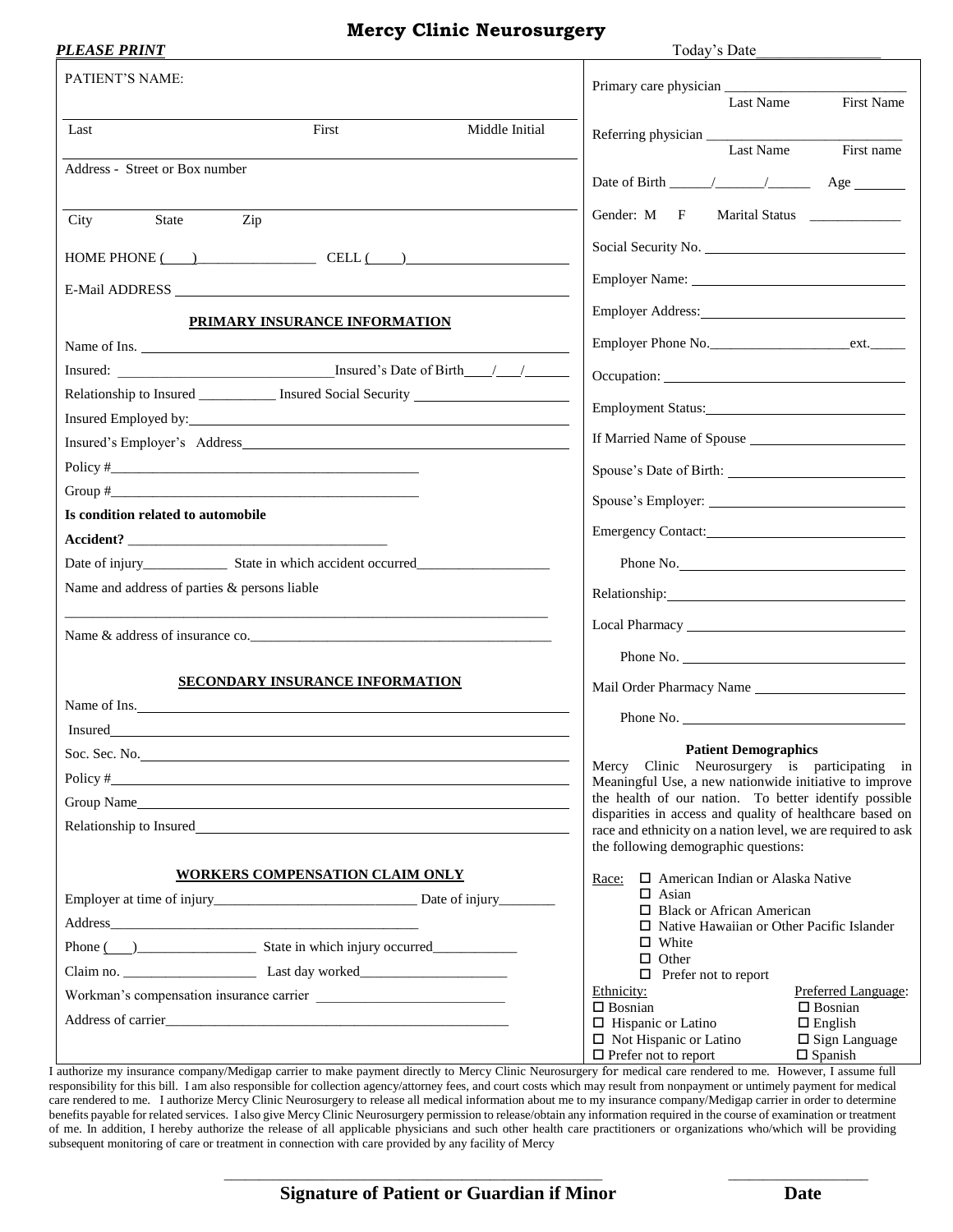|                                                                                                     | What is the main problem/symptom that leads you to seek care?<br><u>Letting</u>                                                                                                           |
|-----------------------------------------------------------------------------------------------------|-------------------------------------------------------------------------------------------------------------------------------------------------------------------------------------------|
| accident of some kind?<br><u>Letter and the set of some kind</u> :                                  | ,我们也不会有什么。""我们的人,我们也不会有什么?""我们的人,我们也不会有什么?""我们的人,我们也不会有什么?""我们的人,我们也不会有什么?""我们的人<br>When did your problem begin? Is it constant, or does it "come and go"? Were you involved in an injury |
|                                                                                                     | ,我们也不会有什么。""我们的人,我们也不会有什么?""我们的人,我们也不会有什么?""我们的人,我们也不会有什么?""我们的人,我们也不会有什么?""我们的人                                                                                                          |
|                                                                                                     |                                                                                                                                                                                           |
|                                                                                                     |                                                                                                                                                                                           |
| Describe it.                                                                                        |                                                                                                                                                                                           |
|                                                                                                     |                                                                                                                                                                                           |
|                                                                                                     | <u> 1989 - Andrea Santana, amerikana amerikana amerikana amerikana amerikana amerikana amerikana amerikana amerika</u>                                                                    |
| Do you have any other symptoms that may be related to your main problem? (i.e., numbness, tingling, | <u> 1989 - Andrea Andrew Maria (h. 1989).</u>                                                                                                                                             |
|                                                                                                     |                                                                                                                                                                                           |
|                                                                                                     |                                                                                                                                                                                           |
|                                                                                                     | Have you seen any other physicians regarding this problem? If so, please describe treatments prescribed                                                                                   |
| Describe any recent physical therapy.<br><u>Describe any recent physical therapy.</u>               |                                                                                                                                                                                           |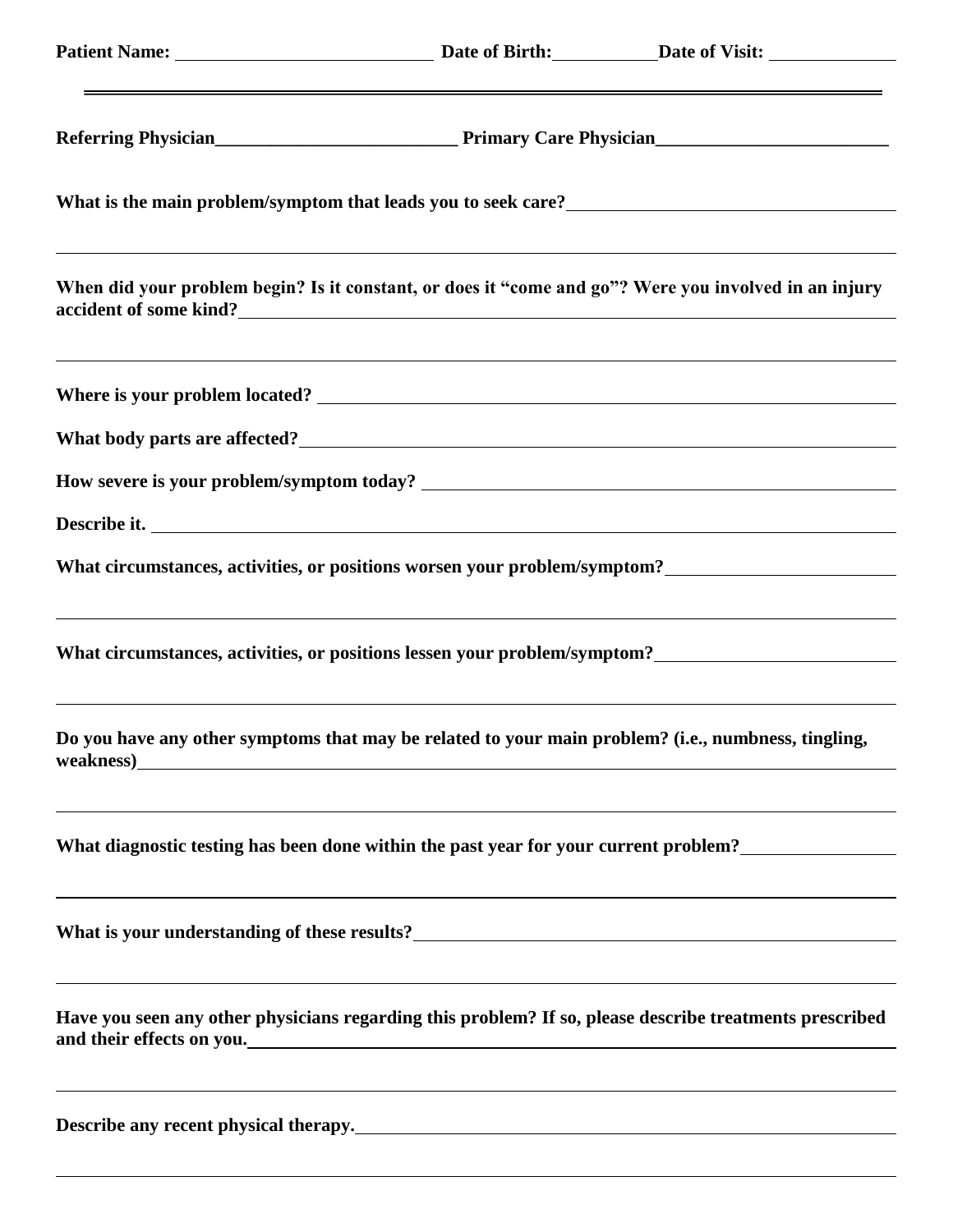| <b>Patient Name:</b>    | Date of Birth:  | Date of Visit:      |  |
|-------------------------|-----------------|---------------------|--|
|                         | <b>Vitals</b>   |                     |  |
| Please list your weight | lbs. and height | $B/P$ (Office only) |  |

# **Allergies**

| <b>Drug/Non-Drug Allergy</b> | <b>Allergic Reaction</b> |
|------------------------------|--------------------------|
|                              |                          |
|                              |                          |
|                              |                          |
|                              |                          |

## **Medications List**

| <b>Medication Name</b>                                                      | Strength / | Number of      | Number of        |
|-----------------------------------------------------------------------------|------------|----------------|------------------|
| (Please include over the counter medications and<br>supplements, vitamins.) | Dose (mg)  | pills per dose | times<br>Per day |
| 1.                                                                          |            |                |                  |
| 2.                                                                          |            |                |                  |
| 3.                                                                          |            |                |                  |
| 4.                                                                          |            |                |                  |
| 5.                                                                          |            |                |                  |
| 6.                                                                          |            |                |                  |
| 7.                                                                          |            |                |                  |
| 8.                                                                          |            |                |                  |
| 9.                                                                          |            |                |                  |
| 10.                                                                         |            |                |                  |
| 11.                                                                         |            |                |                  |
| 12.                                                                         |            |                |                  |
| 13.                                                                         |            |                |                  |
| 14.                                                                         |            |                |                  |
| 15.                                                                         |            |                |                  |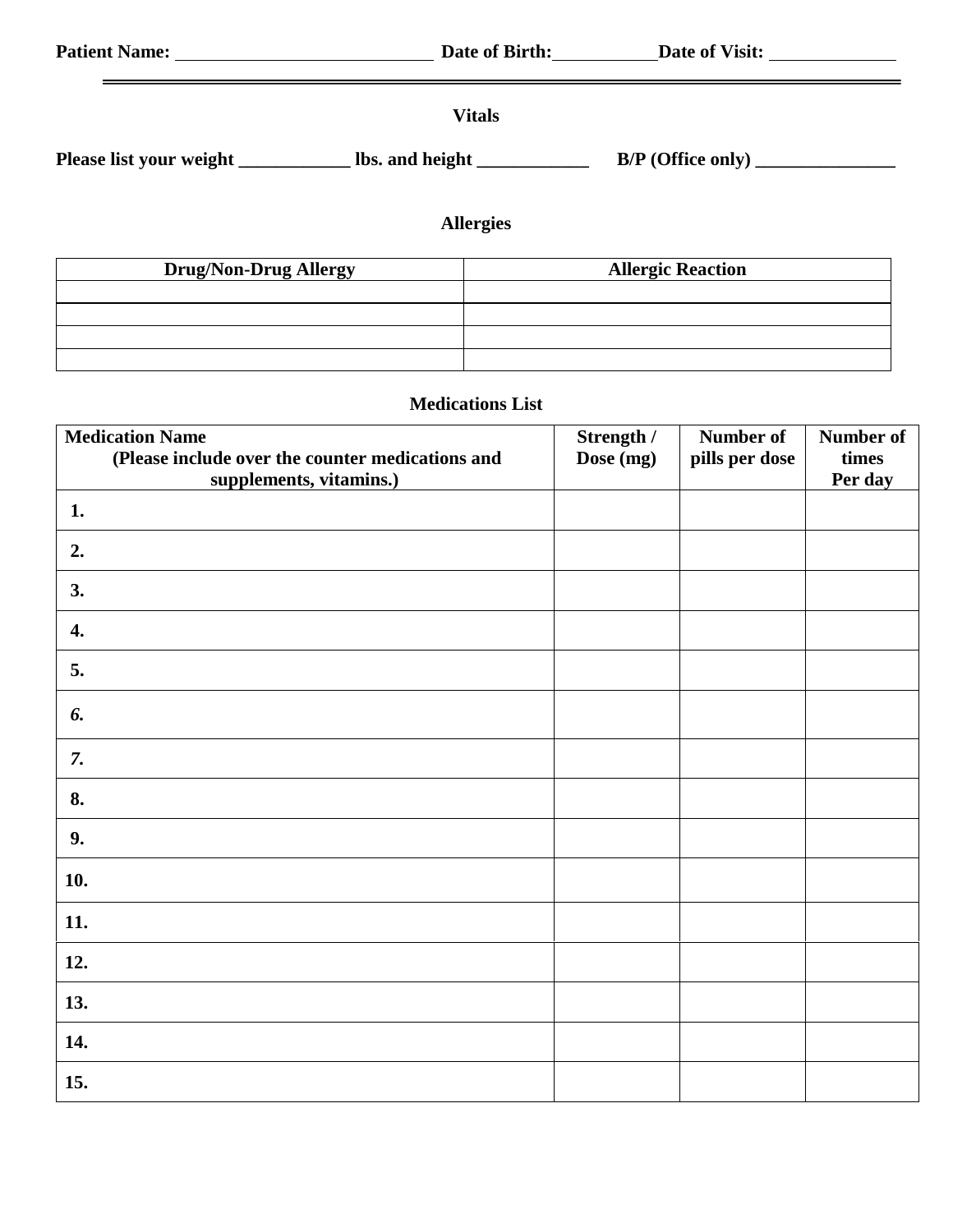| <b>Diabetes</b>                 | Yes | No             | Emphysema or COPD               | Yes        | No             |
|---------------------------------|-----|----------------|---------------------------------|------------|----------------|
| <b>High Blood Pressure</b>      | Yes | No             | Hx of Infection                 | Yes        | N <sub>o</sub> |
| <b>Stroke</b>                   | Yes | N <sub>o</sub> | Depression                      | Yes        | N <sub>o</sub> |
| <b>Coronary Artery Disease</b>  | Yes | No             | Arthritis                       | Yes        | N <sub>o</sub> |
| <b>Heart Attack</b>             | Yes | No             | AutoImmune / Rheumatoid         | Yes        | No             |
| <b>Congestive Heart Failure</b> | Yes | No             | Dementia (Alzheimer's etc.)     | <b>Yes</b> | N <sub>o</sub> |
| Peripheral Vascular Disease     | Yes | No.            | <b>Ulcers</b>                   | Yes        | N <sub>o</sub> |
| Seizures                        | Yes | No             | Liver Disease / Hepatitis       | Yes        | N <sub>o</sub> |
| <b>Bleeding Disorder</b>        | Yes | No             | <b>High Cholesterol</b>         | Yes        | N <sub>o</sub> |
| <b>HIV</b>                      | Yes | No             | <b>Irritable Bowel Syndrome</b> | Yes        | N <sub>o</sub> |
| <b>Rheumatic Fever</b>          | Yes | No             | Glaucoma                        | Yes        | N <sub>o</sub> |
| <b>Kidney Stones</b>            | Yes | No             | Osteoporosis                    | Yes        | No             |
| Asthma                          | Yes | No             | Cancer                          | Yes        | N <sub>o</sub> |
| Anxiety                         | Yes | No             | Other Illness:                  |            |                |
| <b>Thyroid Disease</b>          | Yes | No             |                                 |            |                |

#### **Past Medical History**

## **Surgical History/Hospitalizations**

| Previous Surgeries, Hospitalizations, and / or Serious Injuries | Year |
|-----------------------------------------------------------------|------|
|                                                                 |      |
|                                                                 |      |
|                                                                 |      |
|                                                                 |      |
|                                                                 |      |
|                                                                 |      |

#### **Family History**

|                   | Living | <b>Deceased</b> | <b>Significant Illnesses</b> |
|-------------------|--------|-----------------|------------------------------|
| <b>Mother</b>     |        |                 |                              |
| <b>Father</b>     |        |                 |                              |
| Sister(s)         |        |                 |                              |
| <b>Brother(s)</b> |        |                 |                              |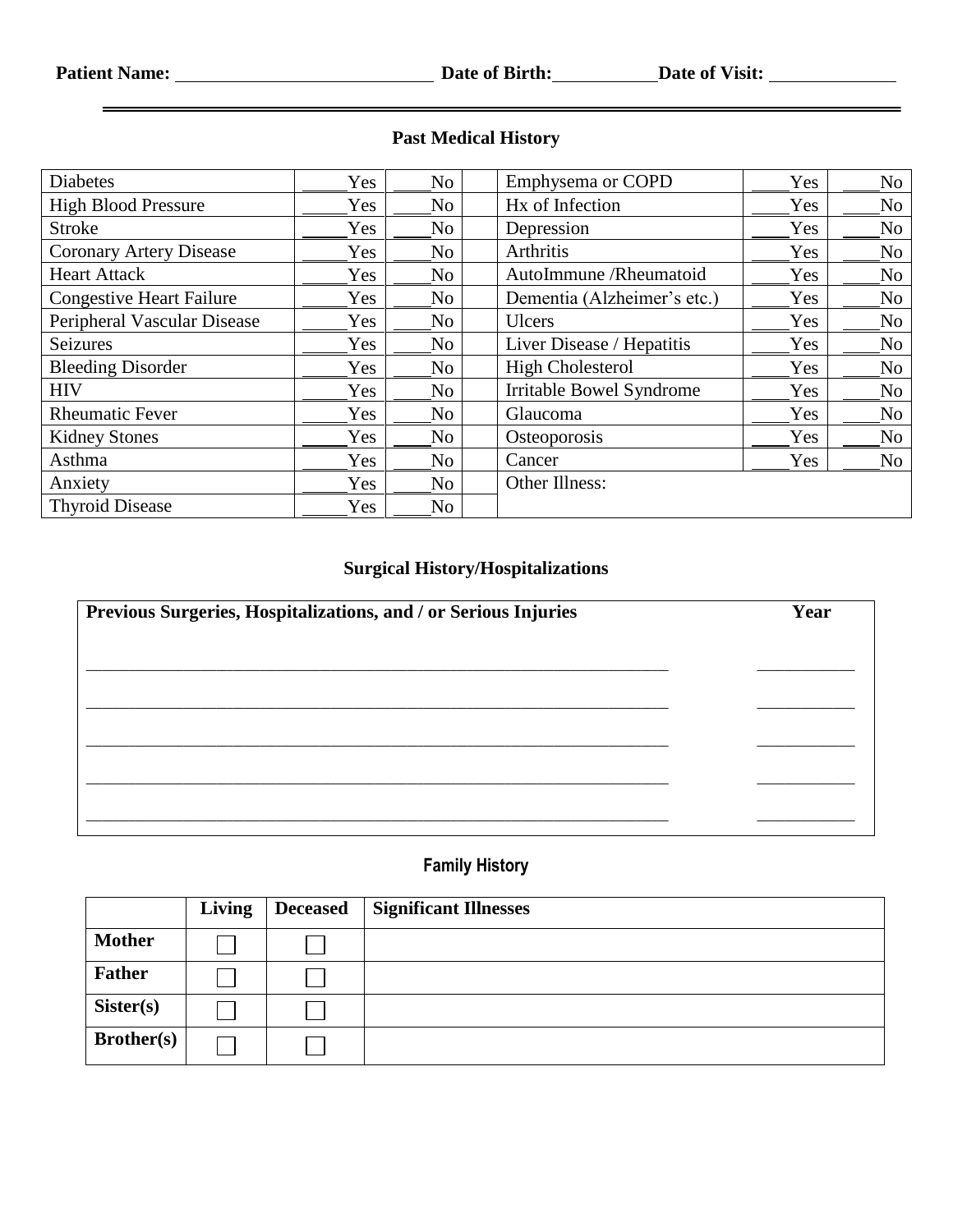$=$ 

## **Patient Social History**

| Use of Alcohol:        | Never          | Rarely               | Moderate                   | Daily |                   |
|------------------------|----------------|----------------------|----------------------------|-------|-------------------|
| Use of Drugs:          | Never          |                      | Yes, Type/Frequency        |       |                   |
| Use of Tobacco:        | Never          |                      | Previously, but quit When? |       | Current Packs/Day |
| Occupation:            |                |                      |                            |       |                   |
| Exercise:              | N <sub>o</sub> | Yes, Type/Frequency_ |                            |       |                   |
| <b>Marital Status:</b> | Single         | Married              | Separated Divorced         |       | Widowed           |
| Religion:              | Type_          |                      |                            |       |                   |

#### **Review of Systems – Are you having any of the following symptoms today?**

| Tired/Fatigue                   | Yes | No             | Nausea                              | Yes | No             |
|---------------------------------|-----|----------------|-------------------------------------|-----|----------------|
| Fever                           | Yes | No             | Vomiting                            | Yes | No             |
| <b>Unexpected Weight Change</b> | Yes | N <sub>0</sub> | <b>Difficulty Controlling Urine</b> | Yes | No             |
| Eye Pain                        | Yes | N <sub>o</sub> | Frequency in Urination              | Yes | N <sub>o</sub> |
| <b>Blurred Vision</b>           | Yes | No             | <b>Burning with Urination</b>       | Yes | No             |
| Double Vision                   | Yes | N <sub>o</sub> | <b>Back Pain</b>                    | Yes | N <sub>o</sub> |
| Sore Throat                     | Yes | N <sub>0</sub> | Neck Pain                           | Yes | N <sub>o</sub> |
| <b>Runny Nose</b>               | Yes | N <sub>o</sub> | Arthritis                           | Yes | No             |
| <b>Sinus Problems</b>           | Yes | N <sub>o</sub> | <b>Dizziness</b>                    | Yes | N <sub>o</sub> |
| <b>Hearing Problems</b>         | Yes | N <sub>0</sub> | Headaches                           | Yes | No             |
| <b>Difficulty Swallowing</b>    | Yes | N <sub>o</sub> | <b>Numbness</b>                     | Yes | N <sub>o</sub> |
| <b>Chest Pain</b>               | Yes | No             | Weakness                            | Yes | N <sub>o</sub> |
| Palpitations                    | Yes | N <sub>o</sub> | <b>Bruises/Bleeds Easily</b>        | Yes | N <sub>o</sub> |
| Cough                           | Yes | No             | Nervous/Anxious                     | Yes | No             |
| Wheezing                        | Yes | No             | Skin Rash:                          | Yes | No             |
| <b>Shortness of Breath</b>      | Yes | No             | Where                               | Yes | No             |
| Coughing Up Blood               | Yes | No             | Skin Spot:                          | Yes | N <sub>o</sub> |
| <b>Abdominal Pain</b>           | Yes | No             | Where                               | Yes | N <sub>o</sub> |
| Constipation                    | Yes | No             | Open Wounds                         | Yes | No             |
| Diarrhea                        | Yes | No             |                                     | Yes | No             |

| Please list all Specialist Physicians you are currently following with: |                         |                                            |  |  |  |
|-------------------------------------------------------------------------|-------------------------|--------------------------------------------|--|--|--|
| <b>Type of Specialist</b>                                               | <b>Physician's Name</b> | <b>Reason for seeing the</b><br>specialist |  |  |  |
|                                                                         |                         |                                            |  |  |  |
|                                                                         |                         |                                            |  |  |  |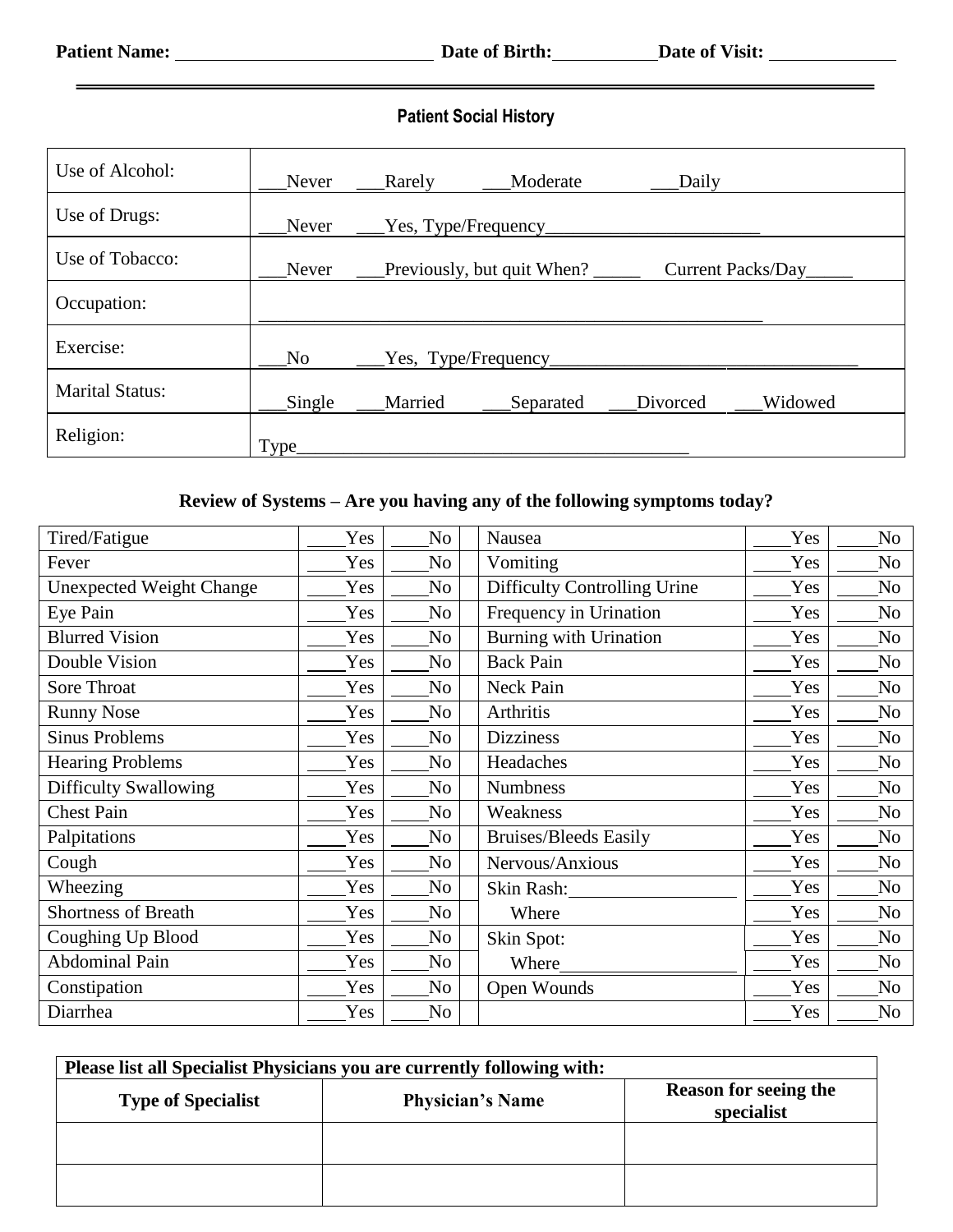# PHI Communication Form

#### **Patient Identification**

| my care or treatment to the person(s) specified below. |                                                                                               |           |
|--------------------------------------------------------|-----------------------------------------------------------------------------------------------|-----------|
|                                                        | Authorized person(s) to receive <b>verbal</b> information regarding the above patient's care: |           |
|                                                        |                                                                                               |           |
| <b>Printed Name</b>                                    | Relationship to Patient                                                                       | Telephone |
| <b>Printed Name</b>                                    | Relationship to Patient                                                                       | Telephone |
| <b>Printed Name</b>                                    | Relationship to Patient                                                                       | Telephone |

**Note:Thisform does notgive the above referenced persons permissionto make healthcare decisionsforthe patientor entitle themto paper orelectronic copies ofthe patient**'**s medicalrecord.**

Mercywill not release paper or electronic copies ofyour medicalrecord to any one including those listed above unless an *Authorization forUseandDisclosure ofProtectedHealth Information* form iscompleted or Mercy isalready permitted by lawto do so.

**Mercy may stillspeakto other persons notlistedon thisform aboutyour care ifotherwise permittedby law.**

<sup>I</sup> understand Imay revokethis authorization at any time and Mercy will cease discussing my Protected Health Information with the above person(s) upon receipt, unless otherwise relied upon or if Mercy is not otherwise required by law to share information with the above person(s).

| Patient Name:  |  |
|----------------|--|
|                |  |
| MRN#:          |  |
|                |  |
| Date of Birth: |  |
|                |  |
|                |  |